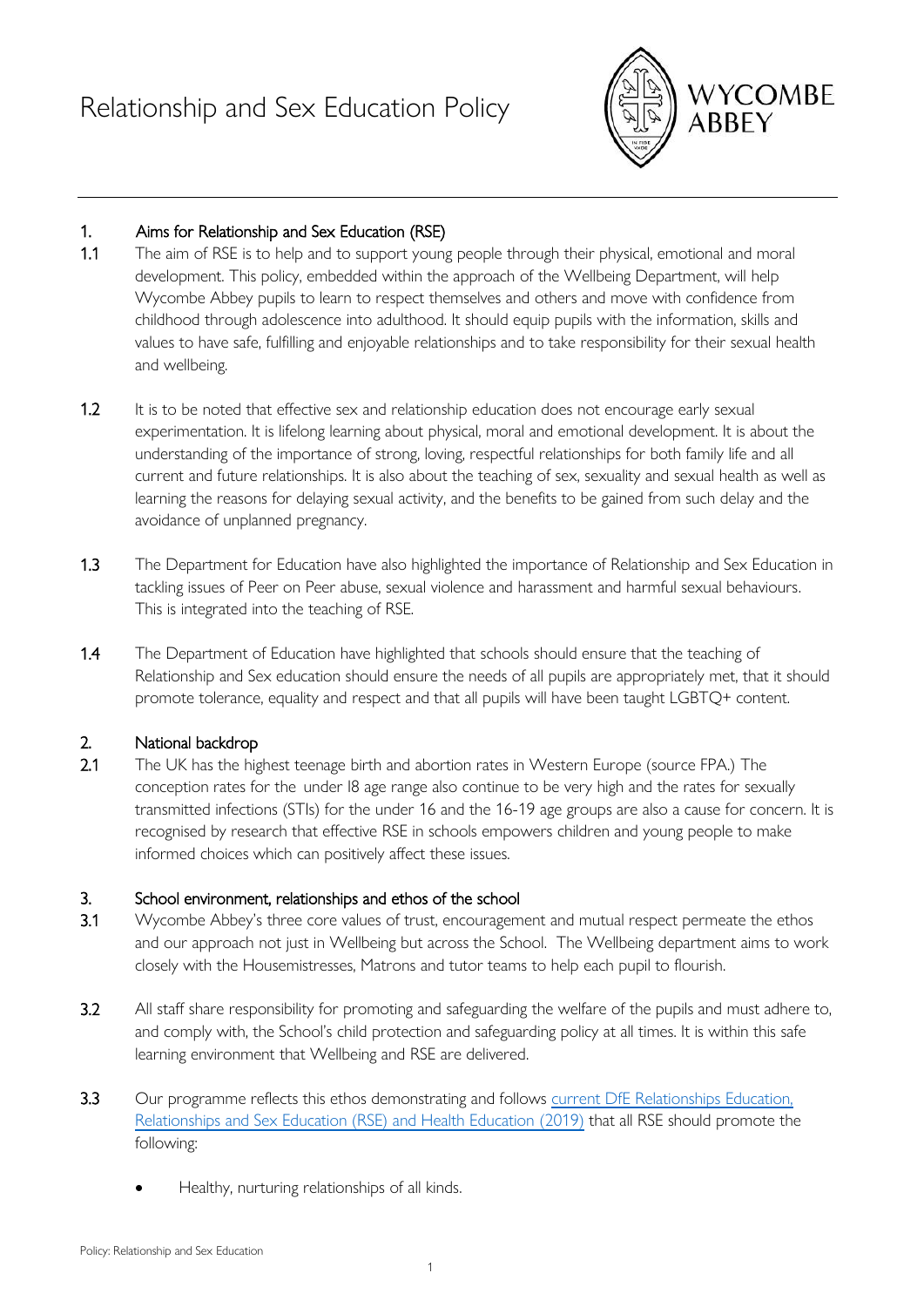- Taking responsibility for one's actions in all situations and understanding of the importance of respect for oneself and for others.
- Honesty and loyalty in relationships and an understanding of what is a healthy relationship
- The importance and responsibilities of the family unit for all members.
- Sensitivity to the needs and views of others.
- To recognise and accept diversity within society- educating pupils to promote equality and challenge stereotyping and prejudicial behaviour.
- Safe behaviour within relationships and online

Our programme also aims to educate pupils in relation to the potential risks related to sexual violence, sexual harassment and peer on peer abuse and pays regard to the DfE guidance on sexual violence and [sexual harassment \(2021\)](https://assets.publishing.service.gov.uk/government/uploads/system/uploads/attachment_data/file/999239/SVSH_2021.pdf). Our programme does not encourage early sexual experimentation.

#### 4. School Curriculum

- 4.1 Opportunities exist in other curriculum areas for promoting RSE and especially in subjects such as Biology and RS. The Wellbeing department aims to work in partnership with all Heads of Department, Housemistresses, Heads of Section, the school Health Centre and with parents to ensure that the curriculum meets the needs of its pupils.
- 4.2 Parents are informed about the Wellbeing curriculum at Parent / Teacher meetings, on the website and in letters. Parents are consulted with about the provision of RSE and parents of pupils in UIII to UV are given the opportunity to withdraw their child from RSE provision. All pupils in Sixth Form have access to RSE provision. They are able to withdraw themselves from this aspect of the curriculum, if they wish. Should a pupil who has been withdraw by their parents wish to receive relationship and sex education once they turn 16, or in the three terms before they turn 16, arrangements will be made.

Pupils are encouraged to consider and enhance their physical, moral and emotional development. It is about the understanding of the importance of a strong stable and loving relationships, respect and care.

It has three main elements:

- Attitudes and values:
- Personal and social skills and emotional literacy;
- Knowledge and understanding.
- 4.3 RSE within the curriculum at Wycombe Abbey aims:
	- To provide pupils with accurate information through the use of engaging learning opportunities, relevant resources and interesting activities;
	- To make use of expert visitors such as sexual health practitioners and the school nurses;
	- To encourage personal responsibility in all forms of behaviour
	- To foster and encourage self-esteem, and the ability to form and maintain positive relationships;
	- To encourage respect and consideration for others;
	- To encourage responsibility for their family, friends, school and wider community.

RSE education includes teaching LGBT content throughout the course rather than a stand-alone unit.

The following issues are covered within Wellbeing in each year:

#### UIII

Sexual reproduction - conception and pregnancy;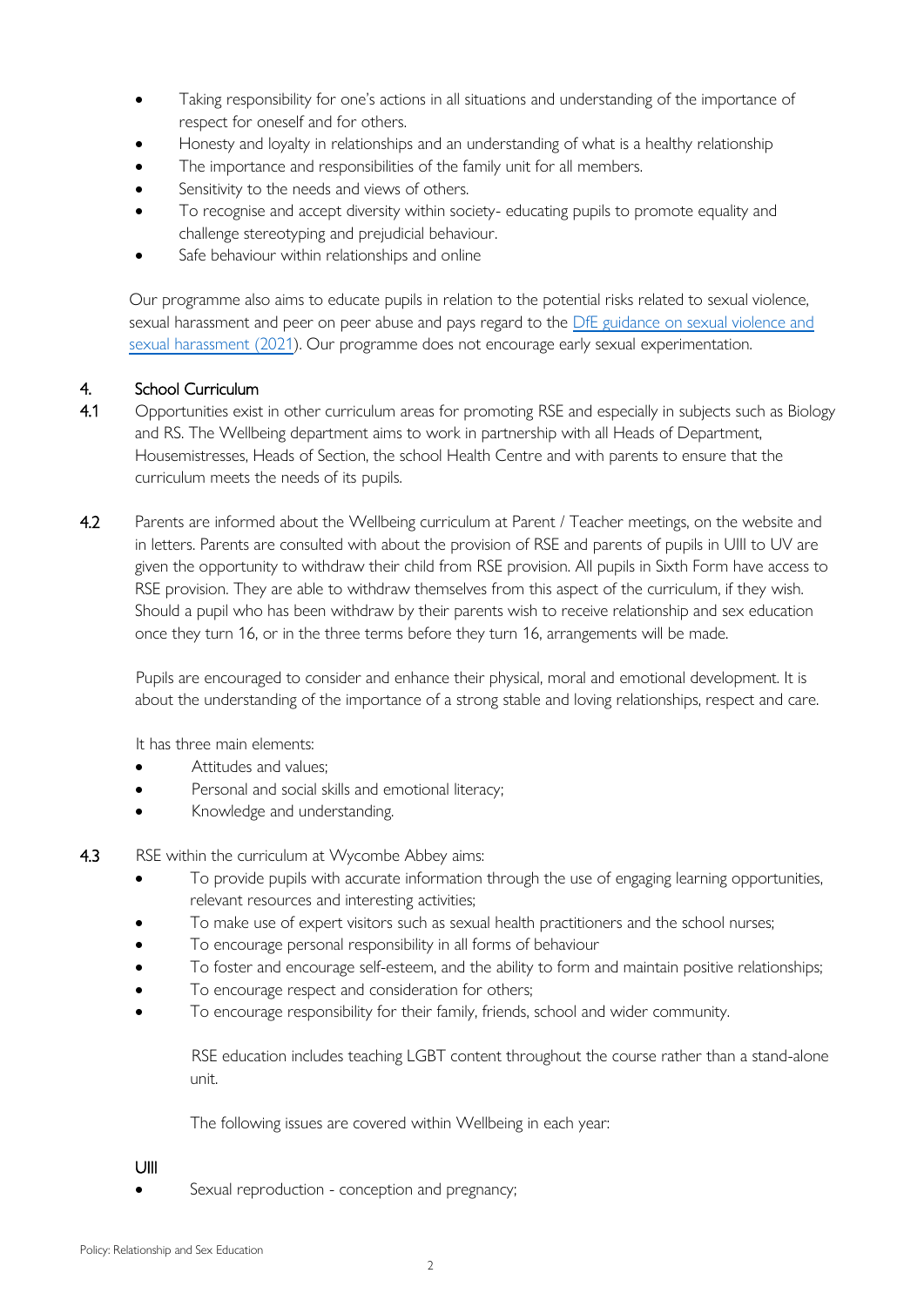- Puberty hormonal changes, physical changes to boys and girls, menstruation, mood swings and ejaculation;
- Relationships/friendships skills of negotiation and resisting negative peer pressure, managing strong emotions and developing a personal identity.

### LIV

- Relationships trust and mutual respect, assertiveness skills in friendships;
- Understanding of the consequences of unprotected sex pregnancy, STIs including information about the HPV;

#### UIV

- Healthy and respectful relationships, friendships and families; healthy relationship and how to spot signs of dangerous/negative relationships including the peer relationships and peer on peer abuse
- Pregnancy and STIs;
- Contraception including emergency contraception;
- Sexual health services introduction;
- Sexual identity and orientation;
- Domestic violence;
- Sexual bullying and sexual harassment;
- Parenting roles and responsibilities;
- The place of sex within relationships in the context of stable, loving relationships including marriage;
- Types of contraception;
- Sex and the law highlighting to pupils that sexual violence and sexual harassment is always wrong, including online behaviours.;
- Morality attitudes towards sex;
- Abortion.

## LV

Healthy Lifestyle - Links between sex and alcohol, benefits and appropriateness of different methods of contraception, correct condom use, consequences of high risk sexual behaviour, STIs including HIV/AIDS, avoiding sexual exploitation and abuse.

The following issues are covered within the General Studies programme in the Sixth Form:

# LVI

Sex and Relationship Education two week module:

*Week one:* female and male anatomy, sexuality, gender. This is also an opportunity to answer any questions that the pupils may have.

*Week two:* All pupils take part in a consent workshop where the pupils are taught what consent, rape and sexual abuse is as defined by the law in the UK and other countries around the world.

## UVI

Input from school nurse on sexual health issues.

#### 5. Approaches to teaching and learning

5.1 Effective sex and relationship education does not encourage early sexual experimentation. It is lifelong learning about physical, moral and emotional development. It is about the understanding of the importance of marriage for family life, stable and loving relationships, respect, love and care. Our approach to learning aims to explain what respectful behaviour looks like, to help challenge inequalities